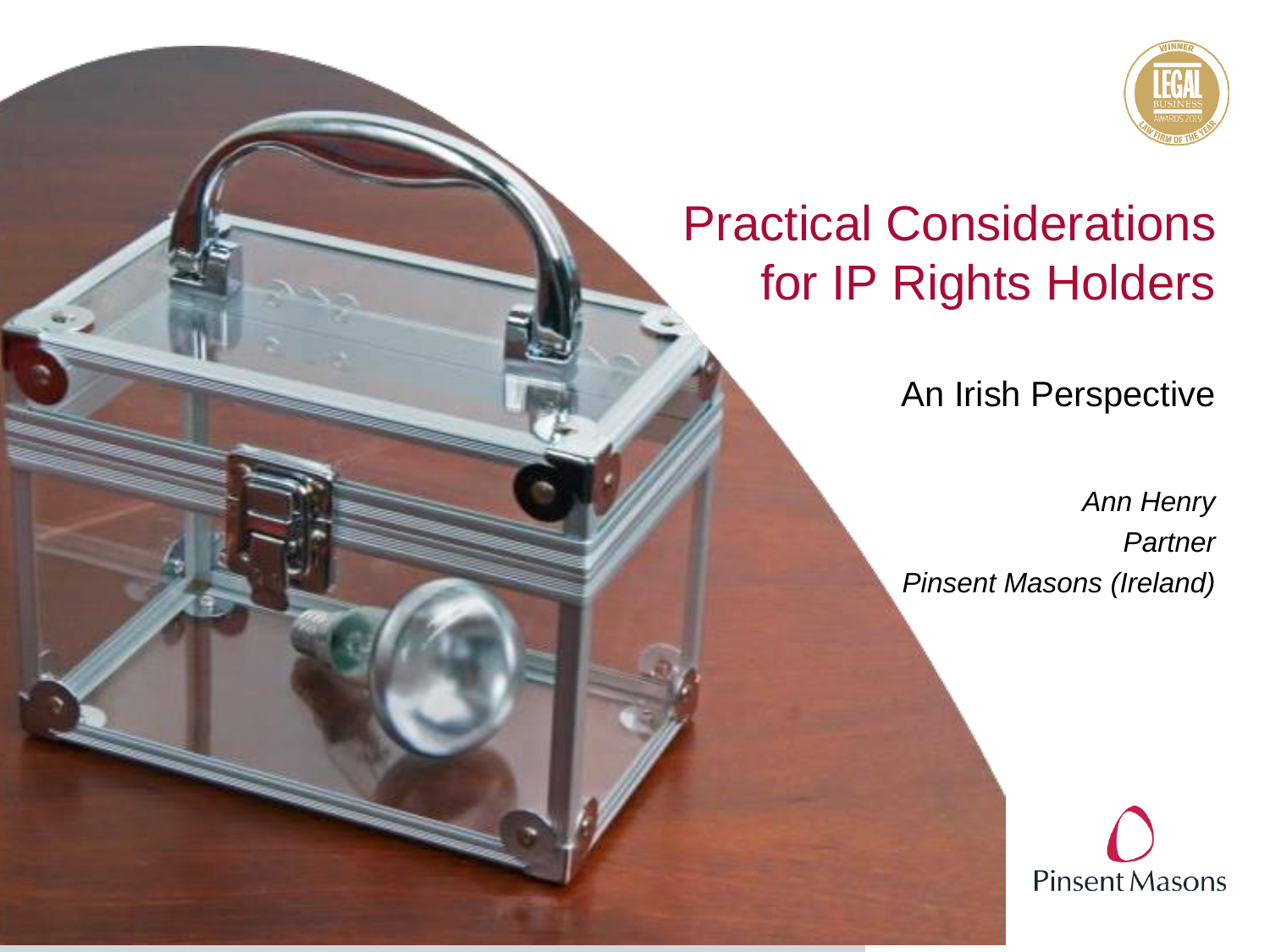#### INTRODUCTION

- Who I am
- The key message
- First, the Elephants in the room



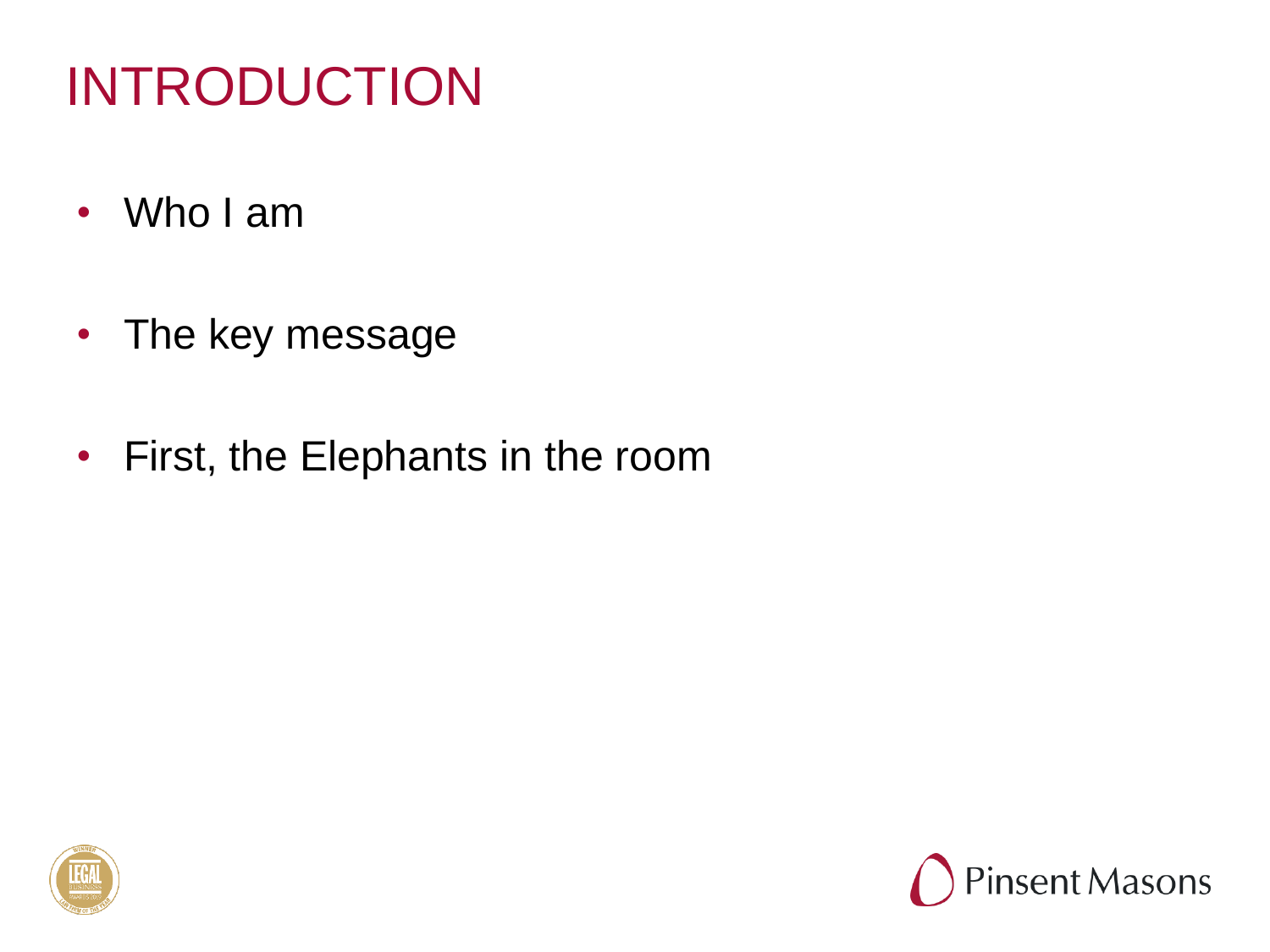# The Irish Economy Today

- Two economies
- Full employment at 4.8%, expected to drop to 4.7% in 2021
- GDP growth rate was 6.1% 2019 expected to be 4.8% in 2020 and slow to 4.2% in 2021
- 34,000 houses are needed every year over the next 10 years for supply to meet demand – currently at 26,000
- Numbers directly employed in multinational sector in Ireland is at an all-time high of 245,096
- 63% FDI investment in 2019 came from the United **States**
- US major Techs investing in large campuses in Dublin



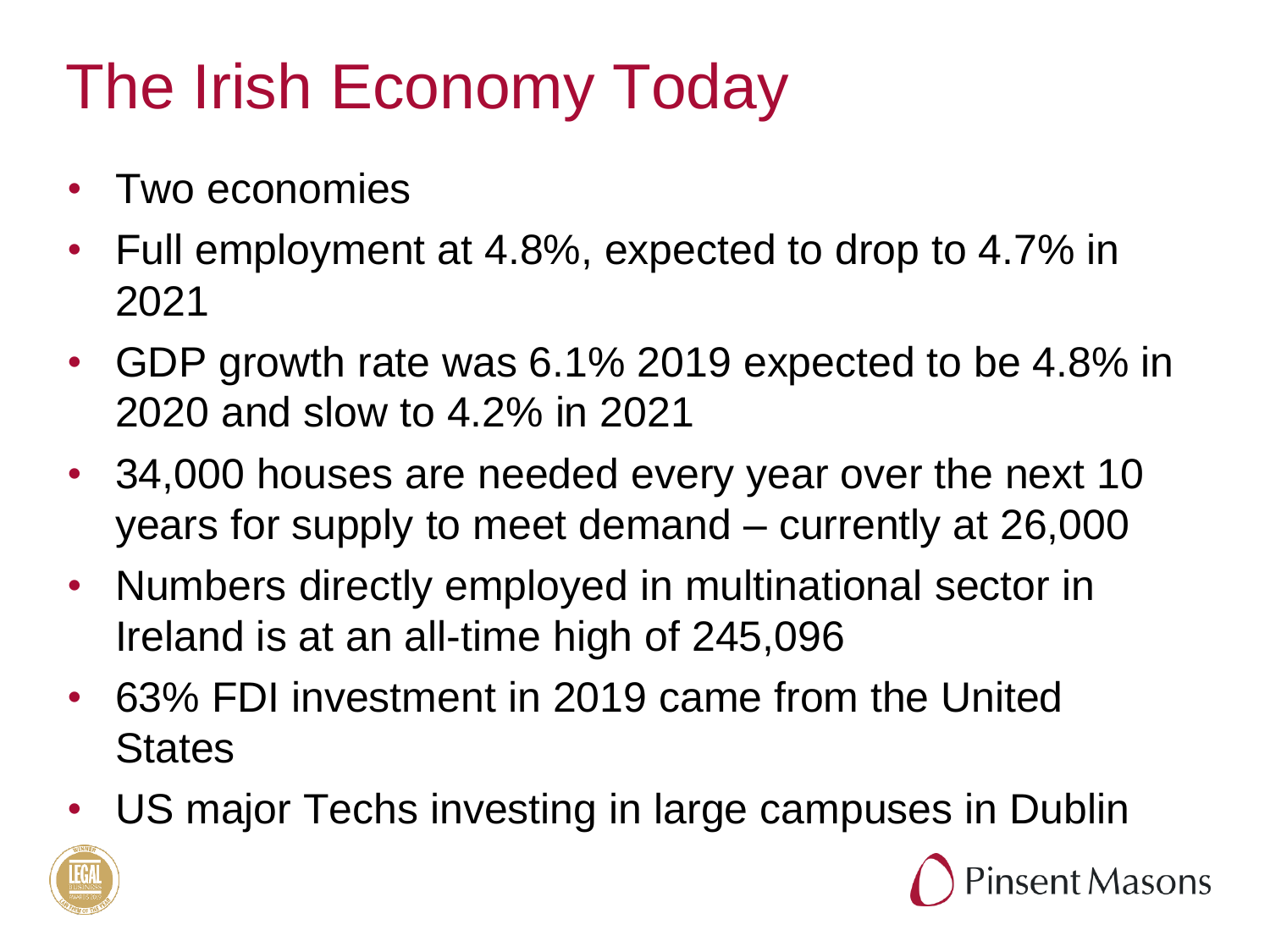#### EUROPEAN ECONOMIC FORECAST

#### **SPRING 2020**

|                                    | 2019   | 2020   | 2021   |  |
|------------------------------------|--------|--------|--------|--|
| GDP growth (%, yoy)                | 5,5    | $-7,9$ | 6,1    |  |
| Inflation (%, yoy)                 | 0,9    | $-0.3$ | 0,9    |  |
| Unemployment (%)                   | 5,0    | 7.4    | 7,0    |  |
| Public budget balance (% of GDP)   | 0,4    | $-5.6$ | $-2,9$ |  |
| Gross public debt (% of GDP)       | 58,8   | 66,4   | 66,7   |  |
| Current account balance (% of GDP) | $-9.4$ | 4,6    | 4,4    |  |

**Economic and Financial Affairs** 





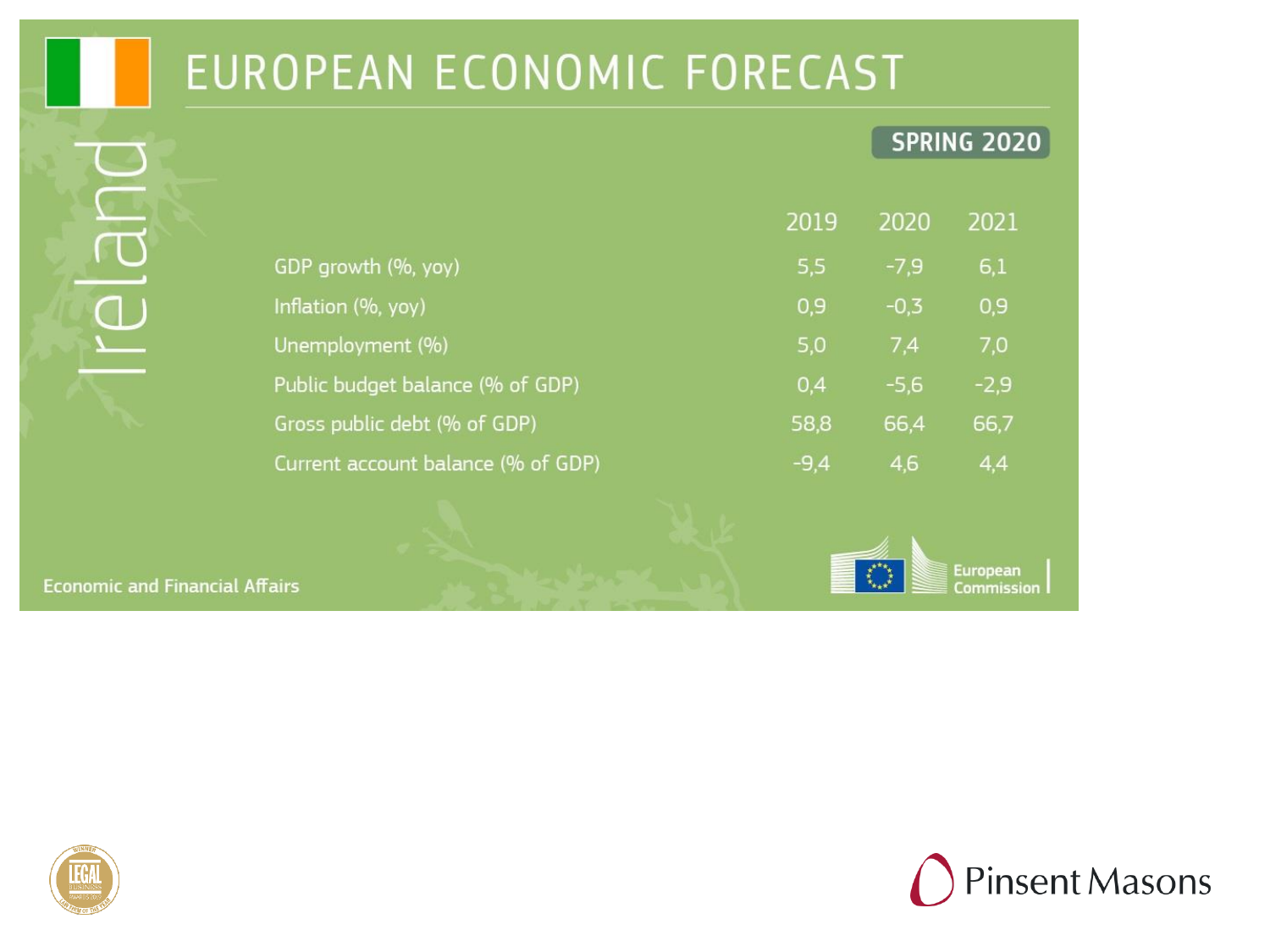#### Exports – CSO figures

| Top ten exporting partners 2018 |                    |          |                       |  |
|---------------------------------|--------------------|----------|-----------------------|--|
| <b>Rank</b>                     | <b>Country</b>     | €million | % of total<br>exports |  |
| 1                               | <b>USA</b>         | 39,347   | 28                    |  |
| $\mathbf{2}$                    | <b>Belgium</b>     | 18,251   | 13                    |  |
| 3                               | <b>UK</b>          | 16,135   | 11                    |  |
| 4                               | <b>Germany</b>     | 10,551   |                       |  |
| 5                               | <b>Netherlands</b> | 7,683    | 5                     |  |
| 6                               | <b>Switzerland</b> | 6,478    | 5                     |  |
| 7                               | <b>France</b>      | 5,398    | 4                     |  |
| 8                               | <b>China</b>       | 4,673    | 3                     |  |
| 9                               | <b>Italy</b>       | 3,640    | 3                     |  |
| 10                              | Japan              | 3,325    | $\overline{2}$        |  |



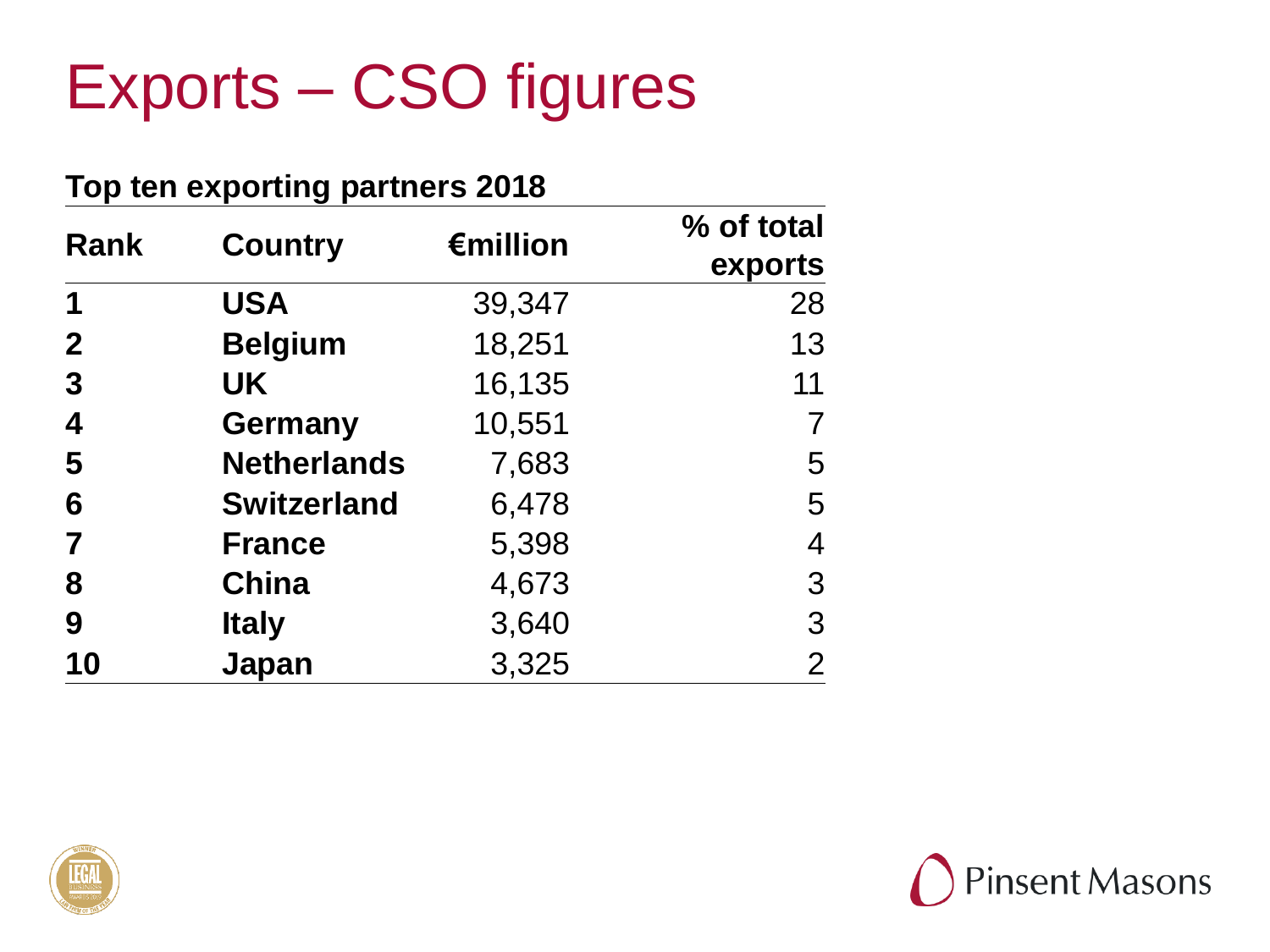## Imports – CSO figures

#### **Top ten importing partners 2018**

| Rank                    | <b>Country</b>     | €million | % of total<br>imports |
|-------------------------|--------------------|----------|-----------------------|
| 1                       | <b>UK</b>          | 19,992   | 22                    |
| $\mathbf{2}$            | <b>USA</b>         | 17,038   | 18                    |
| $\boldsymbol{3}$        | <b>France</b>      | 11,491   | 12                    |
| $\overline{\mathbf{4}}$ | <b>Germany</b>     | 10,598   | 12                    |
| 5                       | <b>China</b>       | 5,315    | 6                     |
| 6                       | <b>Netherlands</b> | 3,003    | 3                     |
| $\overline{\mathbf{7}}$ | <b>Belgium</b>     | 1,650    | $\overline{2}$        |
| 8                       | <b>Italy</b>       | 1,584    | $\mathbf{2}$          |
| 9                       | Japan              | 1,449    | $\overline{2}$        |
| 10                      | <b>Spain</b>       | 1,446    | $\overline{2}$        |



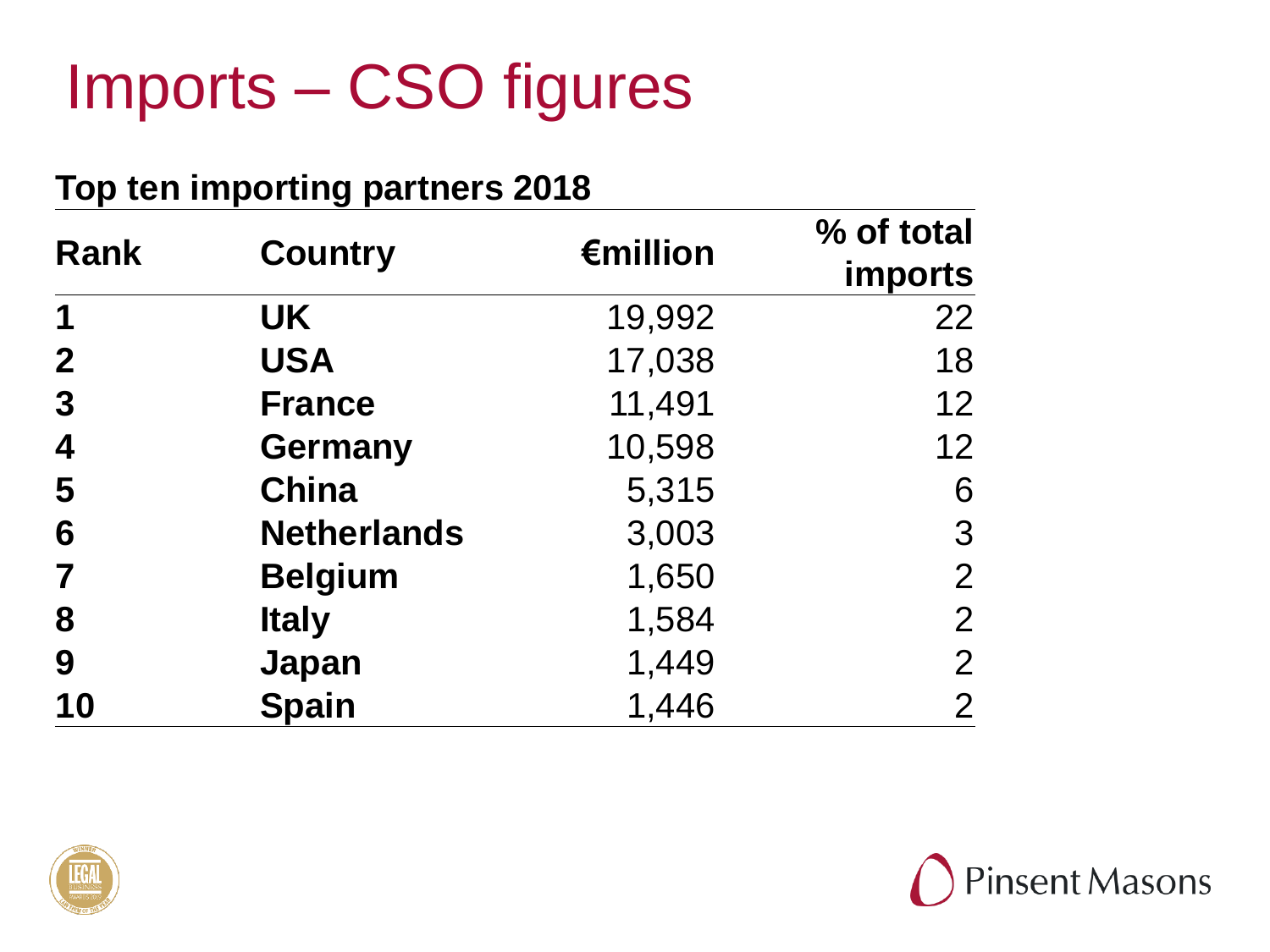## Irish Legal Profession & Brexit



**Pinsent Masons** 

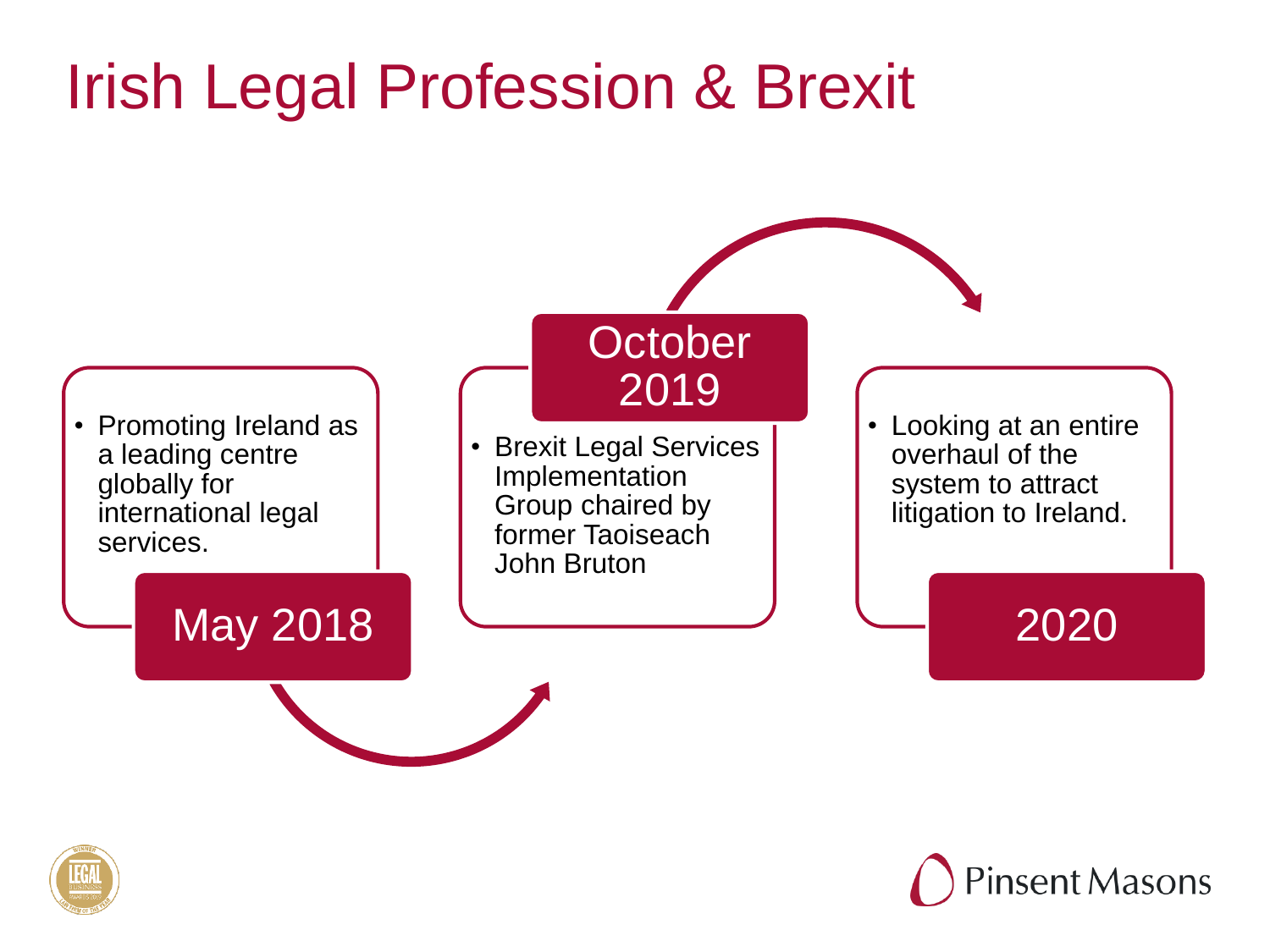## Judicial Appointments

| <b>Appointments to the High Court</b> |
|---------------------------------------|
| The Hon. Mr. Justice Brian O'Moore    |
| The Hon. Mr. Justice Mark Sanfey      |
| The Hon. Ms. Justice Mary Rose Gearty |
| The Hon. Ms. Justice Niamh Hyland     |
| The Hon. Mr. Justice Mark Heslin      |

#### **Appointments to the Court of Appeal**

The Hon. Mr. Justice Seamus Noonan

The Hon. Ms. Justice Mary Faherty

The Hon. Ms. Justice Úna Ní Raifeartaigh

The Hon. Mr. Justice Robert Haughton

The Hon. Mr. Justice Brian Murray

The Hon. Ms. Justice Ann Power

The Hon. Mr. Justice Maurice Collins



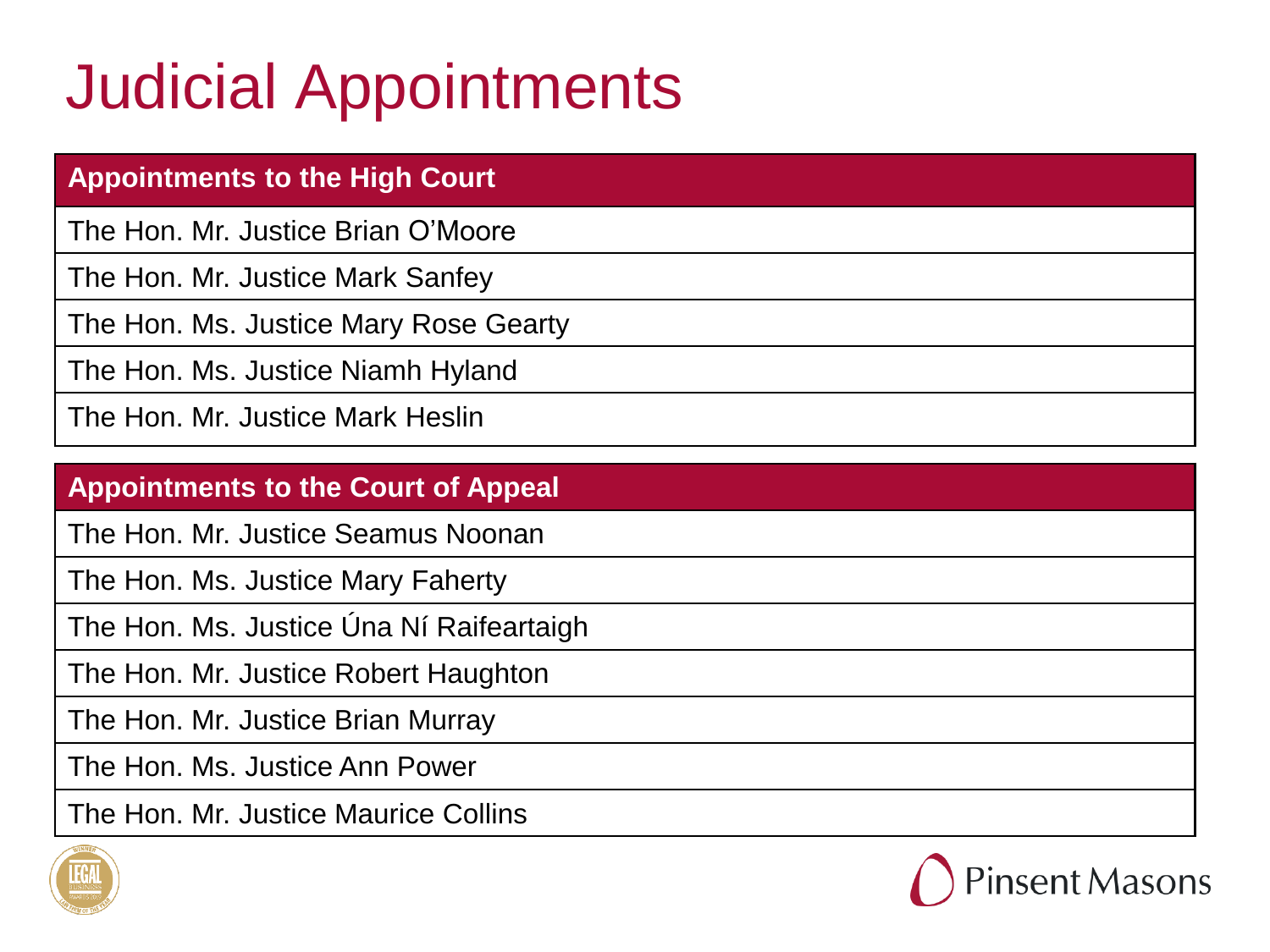#### Business Preparedness

Department of Business, Enterprise and Innovation (see dbei.gov.ie)

- The 31 Local Enterprise Offices (LEOs) across the country run a Brexit Mentor Programme to support business owners and managers.
- InterTrade Ireland (ITI) offers up to  $\epsilon$ 2,250+ to help you engage professional advice to get Brexit ready.
- Enterprise Ireland continues to run a number of Brexit Advisory Clinics across the country offering information and practical support to companies.
- A  $€300$  million Brexit Loan Scheme is open for eligible businesses with up to 499 employees to innovate, change or adapt in response to Brexit-related challenges. Loan amounts range from  $\epsilon$ 25,000 up to  $\epsilon$ 1.5 million, for terms of up to three years and a maximum interest rate of 4%. Loans up to €500,000 unsecured. This may be useful for businesses who have Brexit impacts on their cashflow (conditions apply).



*Source: Department of Business, Enterprise and Innovation (<https://dbei.gov.ie/en/>)*

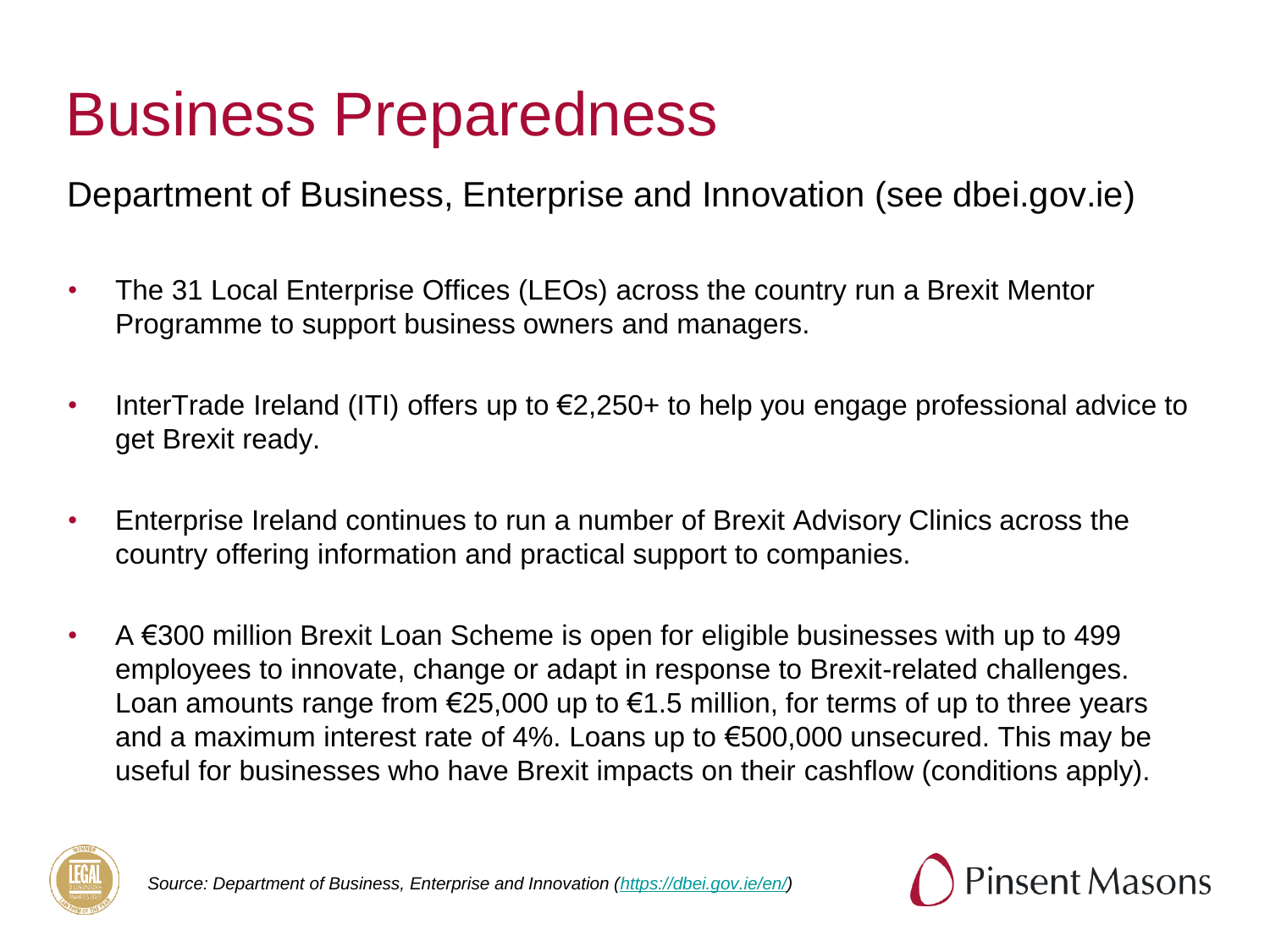## Overview of Trade Barriers in the six different Brexit scenarios

|                                             | <b>EEA Scenario</b> | <b>Revised</b><br>political<br>declaration,<br>best-case<br>scenario | <b>Revised</b><br>political<br>declaration,<br>worst-case<br>scenario | <b>Customs</b><br><b>Union</b><br>scenario | <b>FTA</b><br>agreement<br>scenario | No agreement<br>(WTO terms) |
|---------------------------------------------|---------------------|----------------------------------------------------------------------|-----------------------------------------------------------------------|--------------------------------------------|-------------------------------------|-----------------------------|
| <b>Tariffs on</b><br>agri-food<br>products  | Low                 | <b>None</b>                                                          | <b>None</b>                                                           | Low                                        | <b>Medium</b>                       | Highest <sup>1</sup>        |
| <b>Tariffs on</b><br>manufactured<br>goods  | <b>None</b>         | <b>None</b>                                                          | <b>None</b>                                                           | <b>None</b>                                | <b>None</b>                         | Highest <sup>1</sup>        |
| <b>Customs</b><br>procedures                | Yes                 | Yes <sup>2</sup>                                                     | Yes <sup>2</sup>                                                      | Yes <sup>2</sup>                           | Yes                                 | <b>Yes</b>                  |
| <b>Regulatory</b><br>divergence on<br>goods | Lowest              | Low                                                                  | Medium                                                                | High                                       | High                                | Highest                     |
| <b>Service</b><br><b>barriers</b>           | Lowest              | Low                                                                  | <b>Medium</b>                                                         | Highest                                    | Highest                             | Highest                     |

<sup>1.</sup> The analysis assumes that the UK replicates the EU's current external tariffs and arrangement

of tariff rate quotas (TRQs) in key agriculture sectors, e.g. beef and dairy.

<sup>2.</sup> Unless a political agreement can be reached to avoid customs procedures.



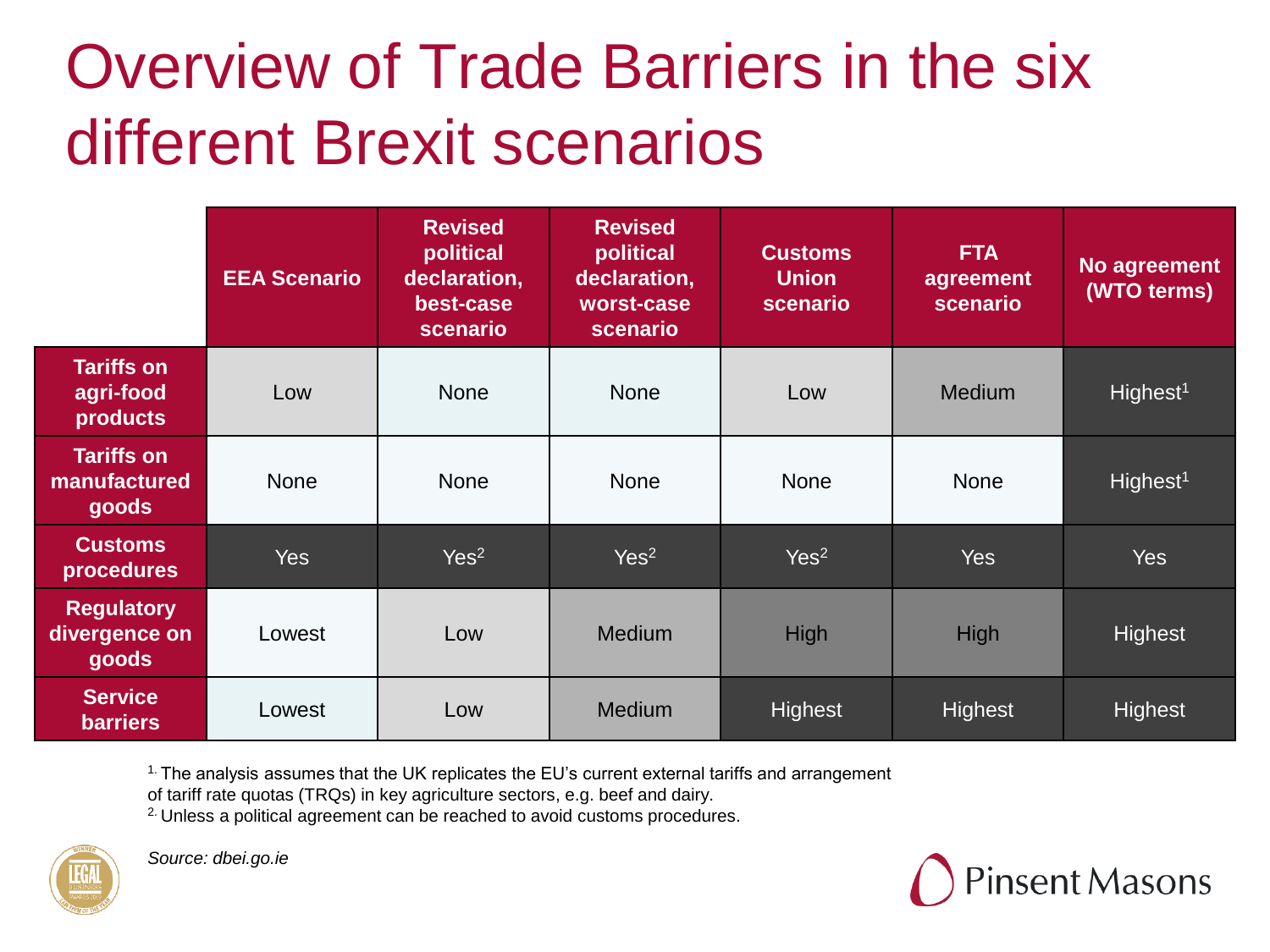## Common Travel Area – IRL, UK, Channel Islands & Isle of Man

8 May 2019 - The Tánaiste Simon Coveney TD and the Chancellor of the Duchy of Lancaster David Lidington MP signed an MOU the purpose of which was to commit certain terms to writing so as to record the rights enjoyed by UK & Irish citizens on foot of the Common Travel Area arrangement/agreement which has existed between the two countries since 1922.

It gives the UK a unique opportunity irrespective of Brexit outcome to consider Ireland a spring board into Europe



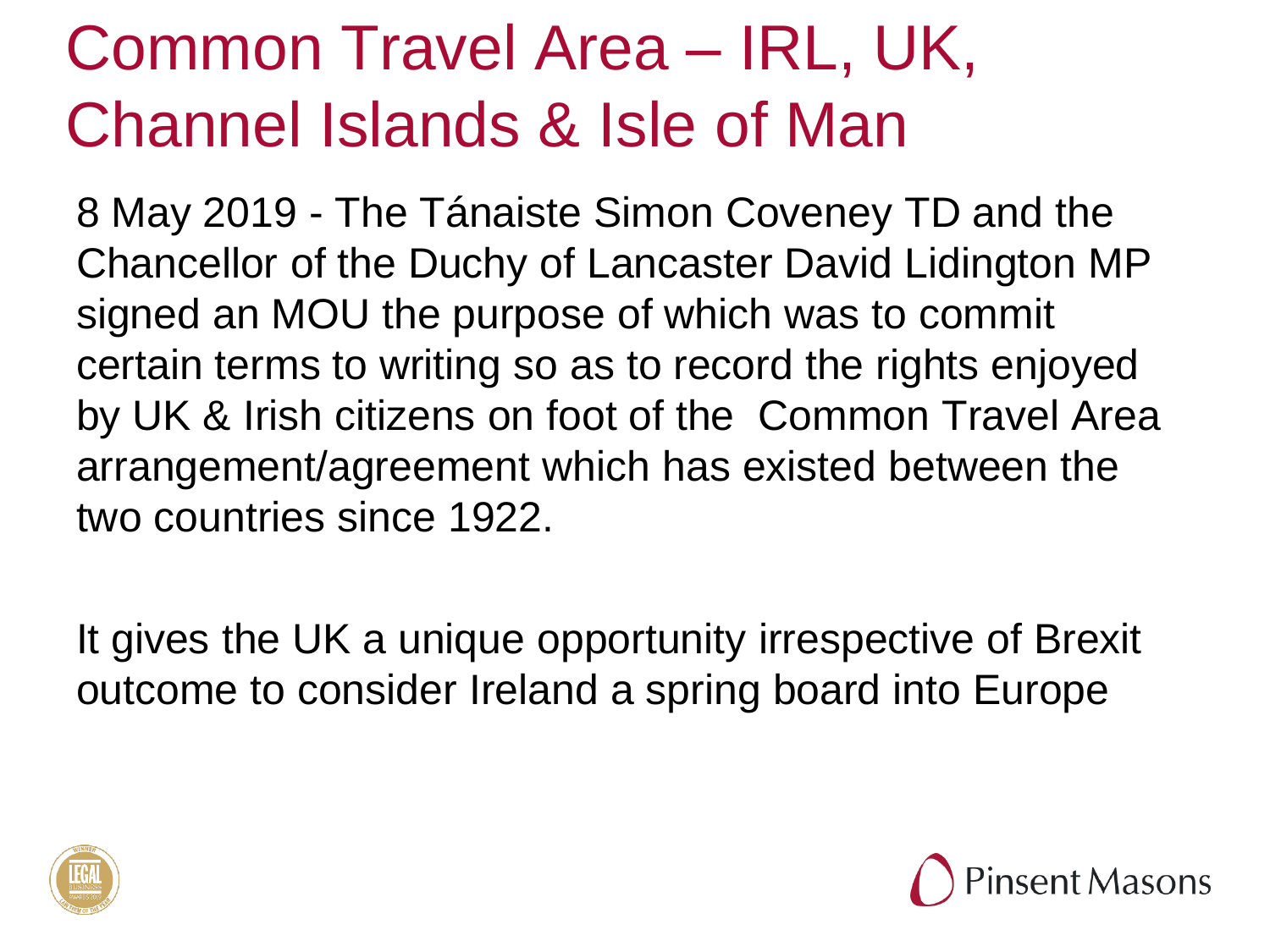# Common Travel Area - IRL, UK, Channel Islands & Isle of Man

#### **Covers right to**

- **to travel freely** between the UK and Ireland and reside in either jurisdiction.
- associated rights and privileges for Irish citizens in the UK and British citizens in Ireland including the right **to reside, to work, to study and to access social security benefits and health services, and to vote in local and national parliamentary elections.**
- *"This includes the EU level of fees and SUSI grants for UK citizens attending Irish Higher Education Institutions (HEIs), along with SUSI grants for Irish students attending UK HEIS."*



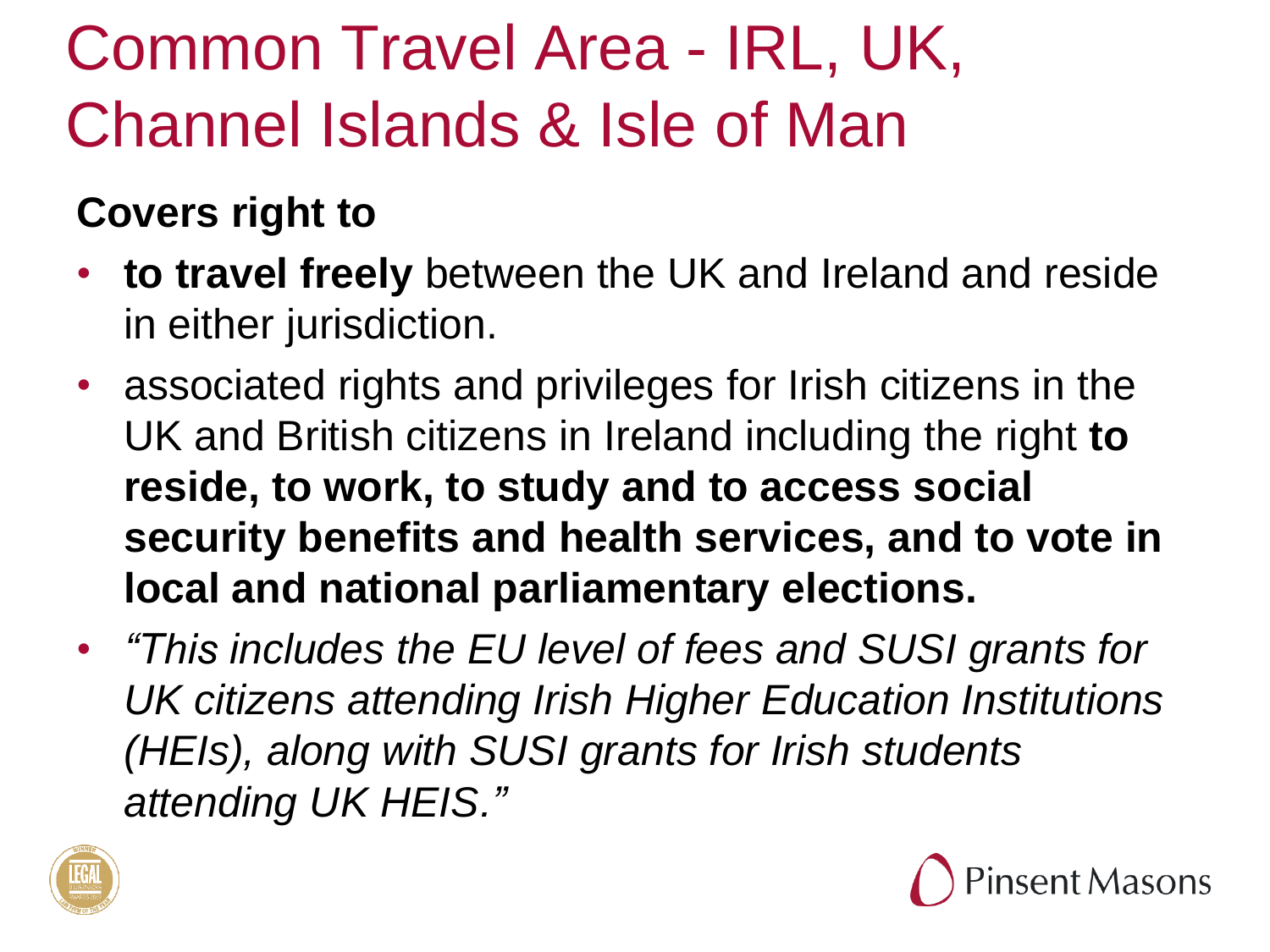#### **Conclusion**

- See Ireland as a spring board
- Adopt approach of US professional services
- Call me if you need directions!

Ann Henry, Pinsent Masons (Ireland) +353 87 32 35 937 / ann.henry@pinsentmasons.com